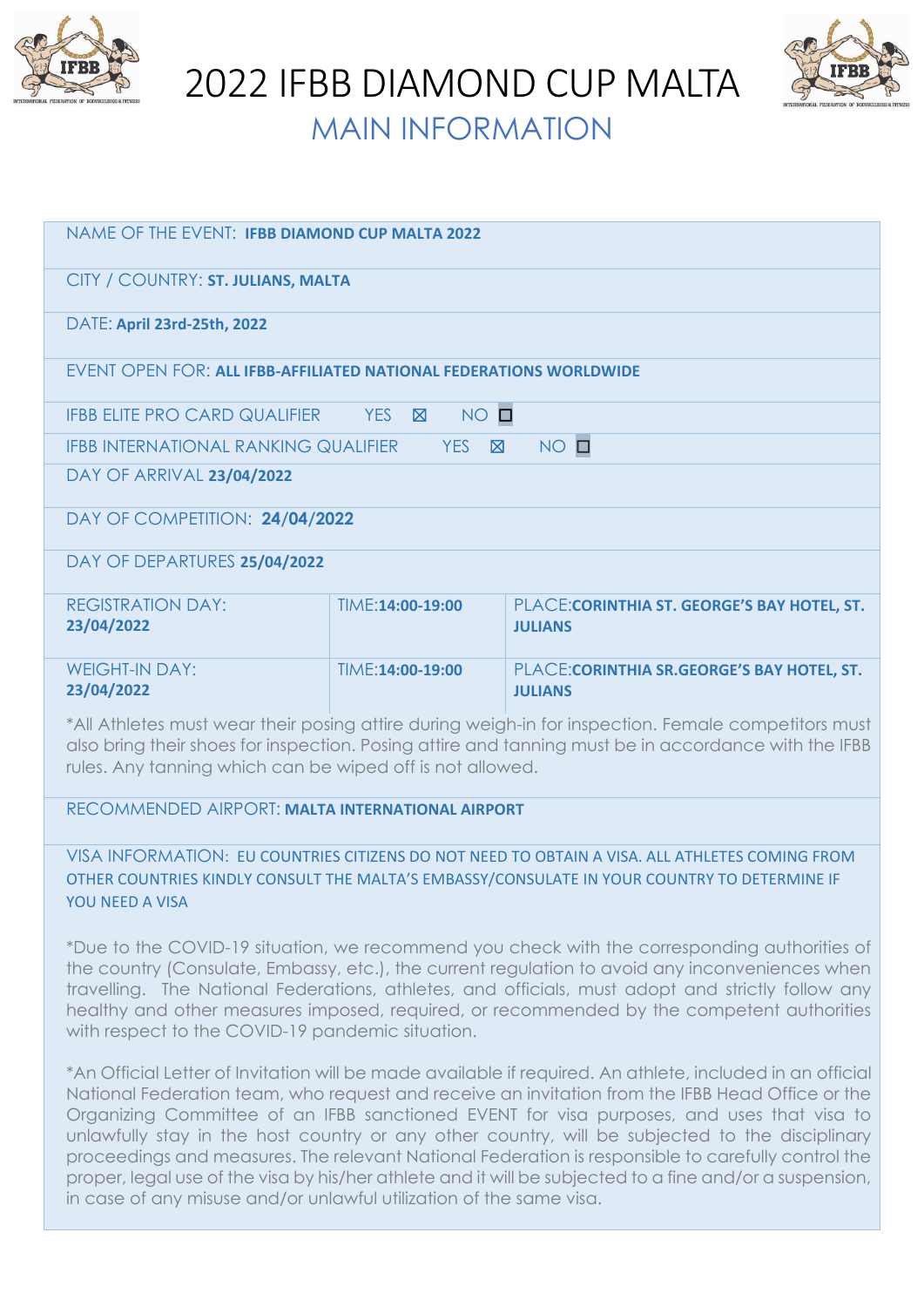VENUE: **CORINTHIA ST. GEORGE'S BAY HOTEL, ST.JULIANS**

### HOTEL INFORMATION

RECOMMENDED HOTEL: **CORINTHIA ST. GEORGE'S BAY HOTEL, ST. JULIANS** Kindly note that there are many other hotels/apartments in the area

## REGISTRATION FEE:

Each athlete must pay the IFBB registration fee of **200 € (EUROS)** each.

Registration fee for athletes to enter this competition must be paid in advance by credit/debit card or PayPal at [http://www.ifbb.com/competition-registration.](http://www.ifbb.com/competition-registration) Please add your name during online payment and bring a copy of your payment confirmation to the registration. Payments at arrival shall have an extra charge of 50**€ (EUROS)** .

### CROSSOVERS: **100 € (EUROS)**

## DEADLINE FOR ONLINE PAYMENT: **19/04/2022**

\*Participating athletes must be recommended by their National Federation by sending the Final Entry Form with their names directly to the Organizing Committee, to the IFBB Technical Committee and IFBB Head Office in Madrid.

The final decision to allow an athlete to compete in this EVENT rests with the IFBB.

\*It is also the FULL OBLIGATION AND RESPONSIBILITY of a National Federation to MONITOR ALL THE ATHLETES affiliated to this National Federation who are fulfilling a period of ineligibility due to Anti-Doping Rule Violation or any Disciplinary case, to make sure these athletes WILL NOT REGISTER/COMPETE/OR PARTICIPATE IN ANY CAPACITY in any EVENT either at National or International level, Official or Invitational.

\*All athletes will have to present their Passports and IFBB International Cards at the Registration. Any athlete who has not yet purchased or renewed his/her IFBB International Card will have to buy one at registration. IFBB Cards are **35 € (EUROS)** and are mandatory.

\*All posing music must be on an USB drive only. The posing music in the MP3 format must also be the only file on USB. Each competitor must affix his/her name on the USB for easy identification. The use of profane, vulgar, and offensive language is strictly prohibited in the posing music.

| <b>CATEGORIES:</b>                 |                                     |
|------------------------------------|-------------------------------------|
| <b>MEN'S BODYBUILDING:</b>         | <b>WOMEN'S FIT-MODEL:</b>           |
| UP TO 75 kg                        | 1 OPEN CATEGORY                     |
| UP TO 80 kg                        |                                     |
| UP TO 85 kg                        | <b>WOMEN'S BODYFITNESS:</b>         |
| UP TO 90 kg                        | <b>UP TO 163 cm</b>                 |
| <b>UP TO 100 kg</b>                | <b>OVER 163 cm</b>                  |
| <b>OVER 100 kg</b>                 | <b>OVERALL</b>                      |
| <b>OVERALL</b>                     |                                     |
|                                    | <b>MASTERS WOMEN'S BODYFITNESS:</b> |
| <b>MASTERS MEN'S BODYBUILDING:</b> | 35-39 YEARS                         |
| 40-49 YEARS - OPEN                 | 40 YEARS & OVER                     |
| 50 YEARS & OVER - OPEN             | <b>OVERALL</b>                      |
| <b>OVERALL</b>                     |                                     |
|                                    | <b>WOMEN'S BIKINI:</b>              |
| <b>MEN'S CLASSIC BODYBUILDING:</b> | UP TO 160 cm                        |
| <b>UP TO 175 cm</b>                | <b>UP TO 164 cm</b>                 |
| <b>OVER 175 cm</b>                 | <b>UP TO 169 cm</b>                 |
| <b>OVERALL</b>                     | UP TO 172 cm                        |
|                                    | OVER 172 cm                         |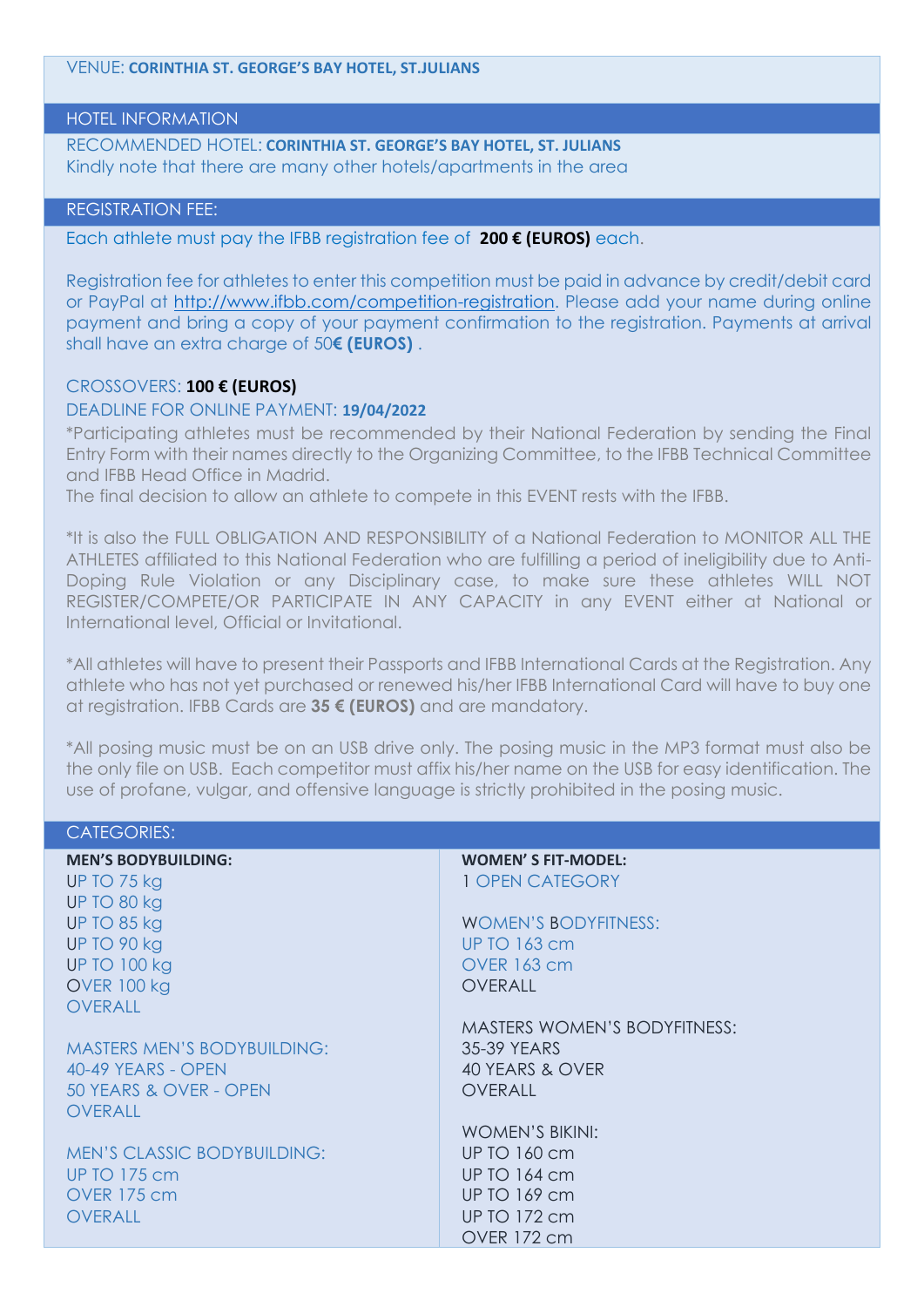| <b>MASTERS MEN'S CLASSIC BODYBUILDING:</b><br>1 OPEN CATEGORY                               | OVERALL                                                                                                                                                 |
|---------------------------------------------------------------------------------------------|---------------------------------------------------------------------------------------------------------------------------------------------------------|
| <b>MEN'S CLASSIC PHYSIQUE:</b><br>1 OPEN CATEGORY                                           | <b>MASTERS WOMEN'S BIKINI:</b><br>35-39 YEARS<br>40 YEARS & OVER                                                                                        |
| MASTERS MEN'S CLASSIC PHYSIQUE >40 YRS:<br>1 OPEN CATEGORY                                  | <b>OVERALL</b><br><b>JUNIORS WOMEN'S BIKINI 16-23 YRS:</b><br>1 OPEN CATEGORY                                                                           |
| <b>MEN'S PHYSIQUE:</b><br><b>UP TO 170 cm</b><br><b>UP TO 176 cm</b><br><b>UP TO 182 cm</b> | <b>WOMEN'S WELLNESS:</b><br>1 OPEN CATEGORY                                                                                                             |
| <b>OVER 182 cm</b><br><b>OVERALL</b>                                                        | MASTERS WOMEN'S WELLNESS > 35 YRS:<br>1 OPEN CATEGORY                                                                                                   |
| <b>MUSCULAR MEN'S PHYSIQUE:</b><br><b>1 OPEN CATEGORY</b>                                   | <b>WOMEN'S PHYSIQUE:</b><br>1 OPEN CATEGORY                                                                                                             |
| <b>JUNIOR'S MEN'S PHYSIQUE 16-23 YRS:</b><br>1 OPEN CATEGORY                                | FIT-PAIRS:<br>1 OPEN CATEGORY                                                                                                                           |
| MASTERS MEN'S PHYSIQUE >40 YRS:<br><b>1 OPEN CATEGORY</b>                                   | <b>BEGINNERS CATEGORIES:</b><br>Men's Bodybuilding: -70; -80; -90; +90 kg<br>Men's Physique: -173; -179; +179 cm<br>Women's Bikini: -160; -166; +166 cm |

## AWARDS:

Top three athletes in each category will be awarded with medals. Top six athletes in each category will be awarded with a Certificate of Excellence and trophies. Overall winner will have a trophy.

# IFBB ELITE PRO CARDS:

## **TOTAL NO: 12**

DISTRIBUTION **:** BODYBUILDING – 1 for the Overall winner CLASSIC BODYBUILDING: 1 for the Overall winner MEN'S PHYSIQUE: 1 for the Overall winner BIKINI: 1 for the Overall winner WELLNESS: 1 for the open category winner BODYFITNESS: 1 for the Overall winner CLASSIC PHYSIQUE: 1 for the open category winner MUSCULAR MEN'S PHYSIQUE: 1 for the open category winner WOMEN'S PHYSIQUE: 1 for the open category winner MASTERS BODYBUILDING: 1 for the Overall winner MASTERS BIKINI: 1 for the Overall winner MASTERS BODYFITNESS: 1 1 for the Overall winner \*REGISTRATION DEADLINE